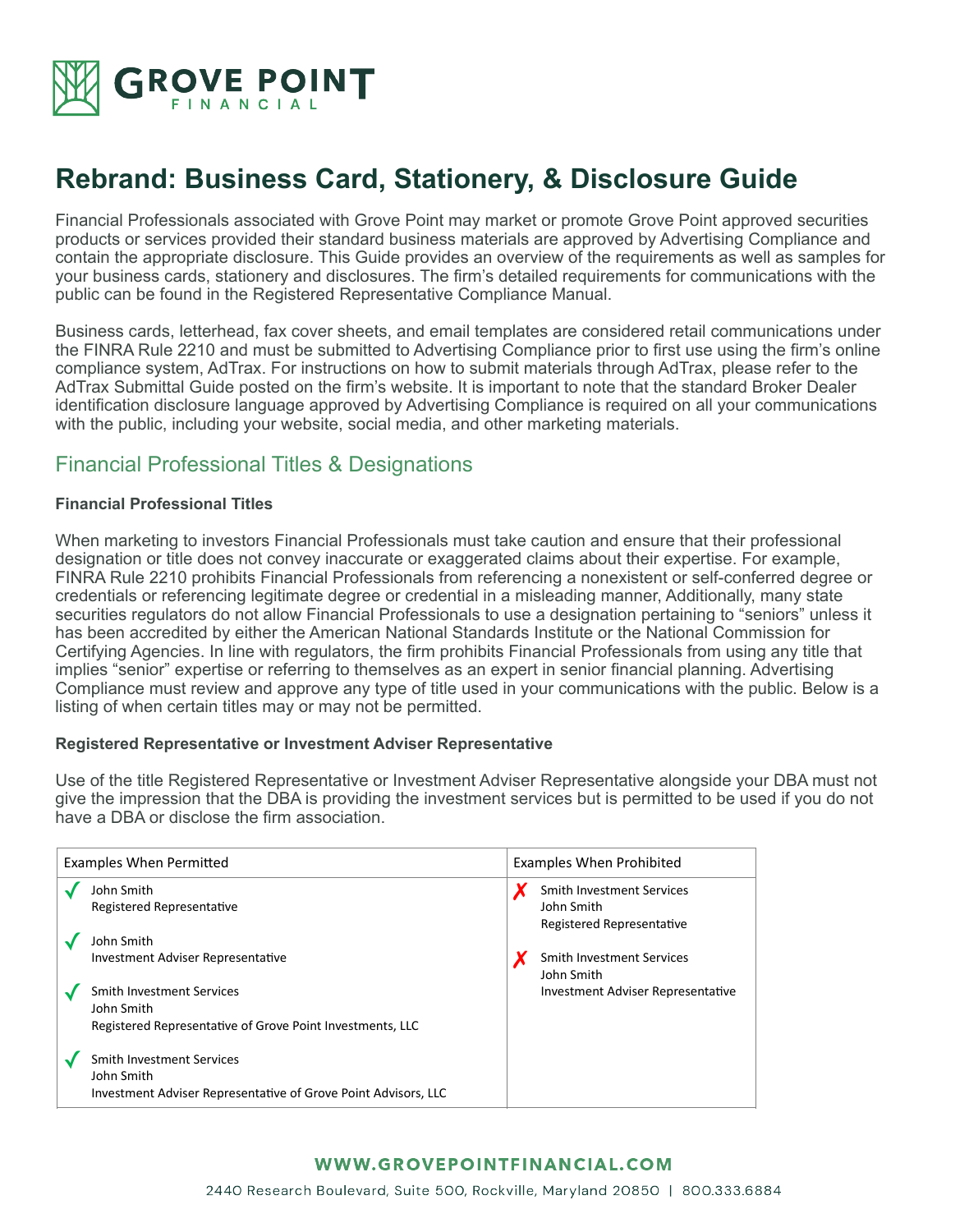

#### **Financial Planner, Wealth Manager, Adviser, Advisor, Financial Adviser, Financial Advisor**

Use of the titles Financial Planner, Wealth Manager, Adviser, Advisor, Financial Adviser, Financial Advisor are permitted to be used by Financial Professionals who are registered as Investment Adviser Representatives. Financial Professionals who are not registered with Grove Point as an Investment Adviser Representative may not use these terms.

#### **Registered Principal**

Use of the title Registered Principal is only permitted if you are designated to act as a Registered Principal of Grove Point.

#### **Financial Professional Designations**

The firm requires Advertising Compliance to review and approve prior to use any type of professional designation used in communications with the public. Ad Compliance requires proof that you have earned the degree or designation and that the designation is in good standing. Prior to use, Financial Professionals must check with the issuing organization to ensure proper usage as each issuing organization has its own rules and guidelines.

Keep in mind that improper use or misuse of trademark can compromise the integrity and distinctiveness of the mark, which can be grounds for the issuing organization to revoke your privilege of using their mark. You can find a list of approved professional designations on the firm's website under the Compliance tab.

Approved professional designations must be placed adjacent to your name. You are permitted to use either the abbreviated letter marks or word marks for the approved professional designation after his or her name. For example: "Rep Name, CFP®", or "Rep Name, Certified Financial Planner™". Financial Professionals are prohibited from placing professional designation's directly under their name as part of a title. The reason for this policy is that the designation may appear to be a "title" for a role within the Representative's firm, which is considered to be misleading communication and often a violation of the issuing organization's terms and conditions.

#### **Standard Disclosures**

Below you will find the Firm's standardized disclosures for use on your marketing material. Required disclosures may vary by your registration, your business model, and the type of material it will be placed on.

As you read forward to locate your required disclosure please keep the following in mind:

- If you do not use a DBA, the sentence "[DBA] is not affiliated with Grove Point Financial, LLC or its subsidiaries." must be removed
- If you maintain an Outside RIA, you must add, "[ORIA] is not affiliated with Grove Point Financial, LLC or its subsidiaries." and "Investment Advisory Services offered through [ORIA]."
- If your disclosure will be placed on an electronic medium the FINRA and SIPC terms must be hyperlinked to their respective sites.
- If you hold insurance licenses in Arkansas or California, you must include your insurance license number in your disclosure.
- All disclosures must be in a minimum of 8-point font.

If you are unsure of the proper disclosure to use or have a business model different than the examples outlined below, please contact your designated Advertising Reviewer or email **[AdCompliance@GrovePointFinancial.com](mailto:AdCompliance@GrovePointFinancial.com)**.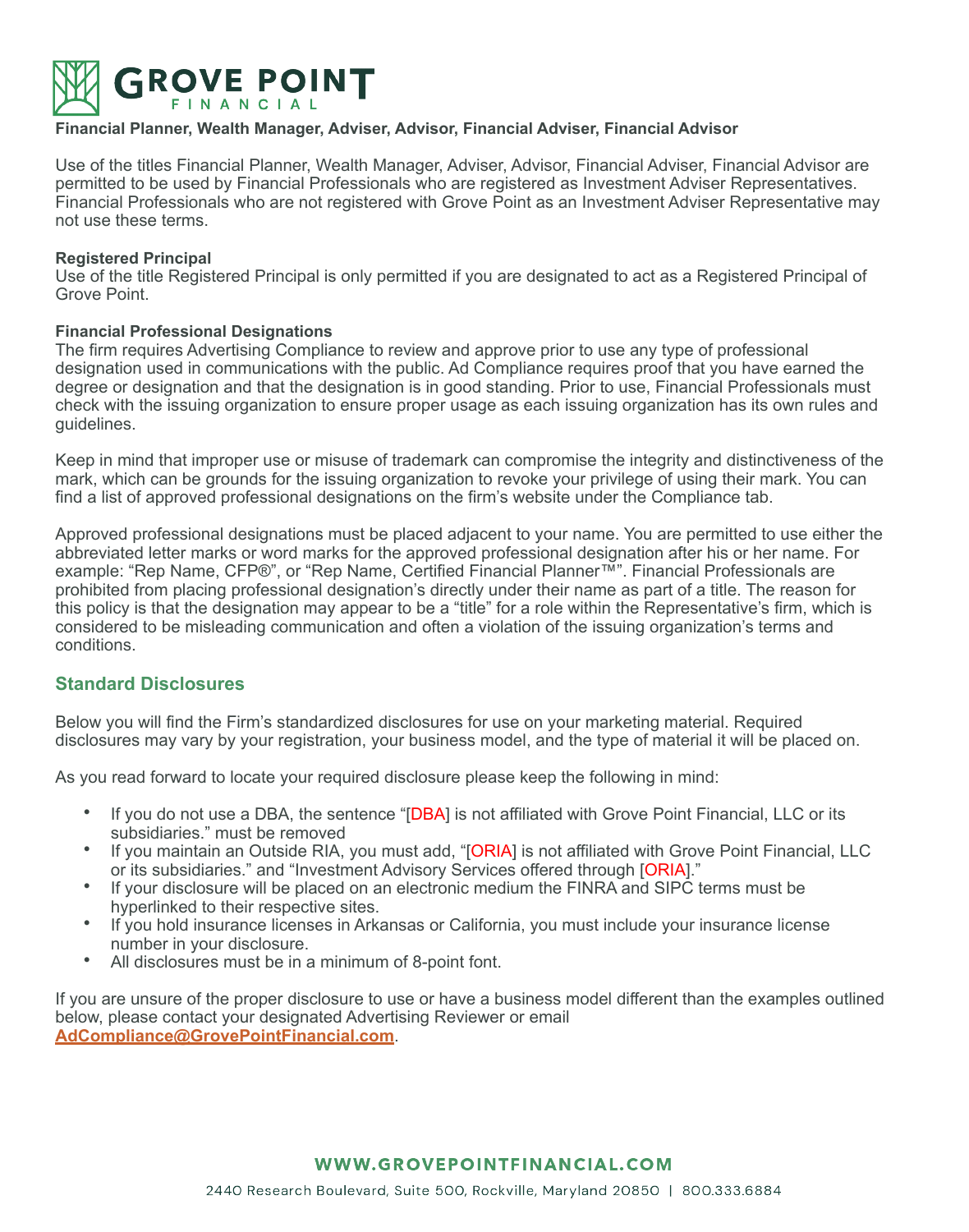

## **BD Only Registered – Business Card**

Securities offered through Grove Point Investments, LLC, member [FINRA](http://www.finra.org)[/SIPC.](http://www.SIPC.org) [DBA] and Grove Point Investments, LLC are not affiliated.

View Form CRS



# **Sample Business Card Layout for a BD and IAR Registered Financial Professional**

**Front** 

Your Name, [Professional Designation – optional] Title (optional) Your Address Your Phone # Your Fax (optional) Your Email (optional)

**Back** 

Securities offered through Grove Point Investments, LLC, member FINRA/SIPC. Investment Advisory Services offered through Grove Point Advisors, LLC, Grove Point Investments, LLC & Grove Point Advisors, LLC are subsidiaries of Grove Point Financial, LLC [DBA] is not affiliated with Grove Point Financial, LLC or its subsidiaries.

View Form CRS



WWW.GROVEPOINTFINANCIAL.COM